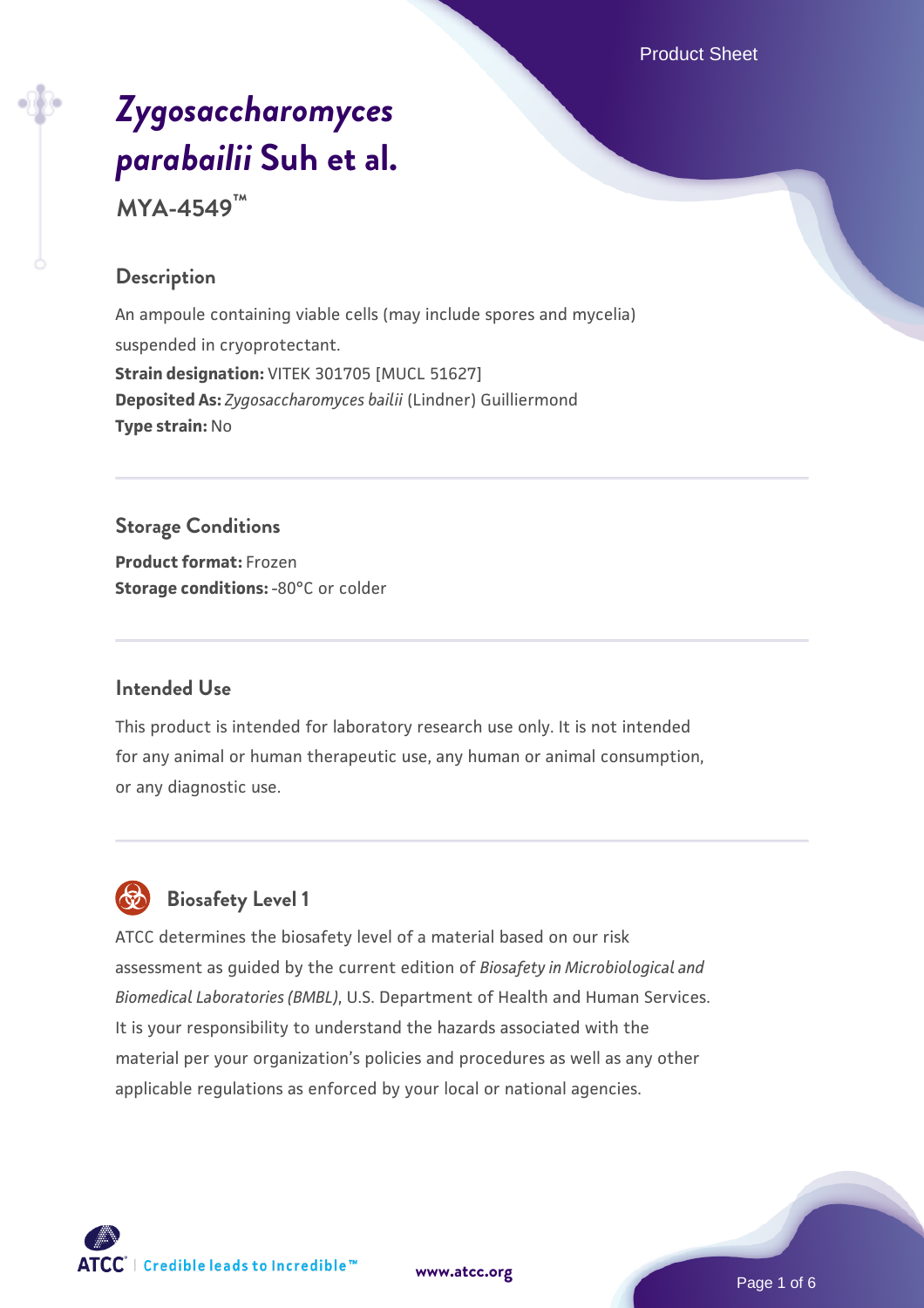ATCC highly recommends that appropriate personal protective equipment is always used when handling vials. For cultures that require storage in liquid nitrogen, it is important to note that some vials may leak when submersed in liquid nitrogen and will slowly fill with liquid nitrogen. Upon thawing, the conversion of the liquid nitrogen back to its gas phase may result in the vial exploding or blowing off its cap with dangerous force creating flying debris. Unless necessary, ATCC recommends that these cultures be stored in the vapor phase of liquid nitrogen rather than submersed in liquid nitrogen.

### **Certificate of Analysis**

For batch-specific test results, refer to the applicable certificate of analysis that can be found at www.atcc.org.

#### **Growth Conditions**

**Medium:**  [ATCC Medium 200: YM agar or YM broth](https://www.atcc.org/-/media/product-assets/documents/microbial-media-formulations/2/0/0/atcc-medium-200.pdf?rev=ac40fd74dc13433a809367b0b9da30fc) [ATCC Medium 28: Emmons' modification of Sabouraud's agar/broth](https://www.atcc.org/-/media/product-assets/documents/microbial-media-formulations/2/8/atcc-medium-28.pdf?rev=0da0c58cc2a343eeae735016b70809bb) [ATCC Medium 1245: YEPD](https://www.atcc.org/-/media/product-assets/documents/microbial-media-formulations/1/2/4/5/atcc-medium-1245.pdf?rev=705ca55d1b6f490a808a965d5c072196) **Temperature:** 24-26°C **Atmosphere:** Aerobic

#### **Handling Procedures**

**Frozen ampoules** packed in dry ice should either be thawed immediately or stored in liquid nitrogen. If liquid nitrogen storage facilities are not available, frozen ampoules may be stored at or below -70°C for approximately one





**[www.atcc.org](http://www.atcc.org)**

Page 2 of 6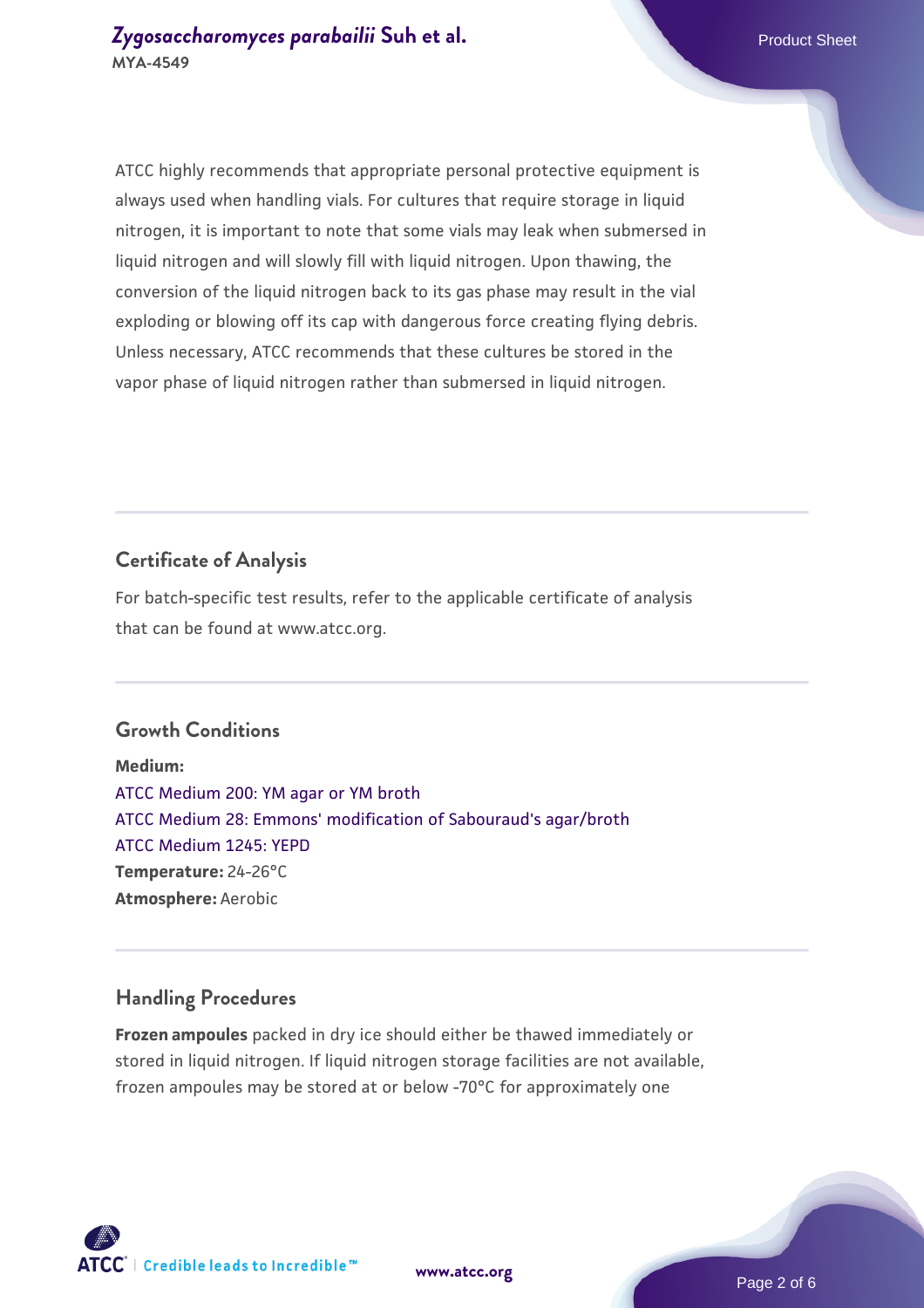week. **Do not under any circumstance store frozen ampoules at refrigerator freezer temperatures (generally -20°C).** Storage of frozen material at this temperature will result in the death of the culture.

- 1. To thaw a frozen ampoule, place in a **25°C to 30°C** water bath, until just thawed (**approximately 5 minutes**). Immerse the ampoule just sufficient to cover the frozen material. Do not agitate the ampoule.
- 2. Immediately after thawing, wipe down ampoule with 70% ethanol and aseptically transfer 10 µL (or any amount desired up to all) of the content onto a plate or broth with medium recommended.
- Incubate the inoculum/strain at the temperature and conditions 3. recommended.
- 4. Inspect for growth of the inoculum/strain regularly. The sign of viability is noticeable typically after 1-2 days of incubation. However, the time necessary for significant growth will vary from strain to strain.

#### **Notes**

QC strain for VITEK® 2 YST ID card.

DNA sequences in D1D2 of LSU rDNA and ITS region showed genetic variations between type strain of the species and ATCC® MYA-4549™.

Additional information on this culture is available on the ATCC<sup>®</sup> web site at www.atcc.org.

#### **Material Citation**

If use of this material results in a scientific publication, please cite the material in the following manner: *Zygosaccharomyces parabailii* Suh et al. (ATCC MYA-4549)

#### **References**

References and other information relating to this material are available at

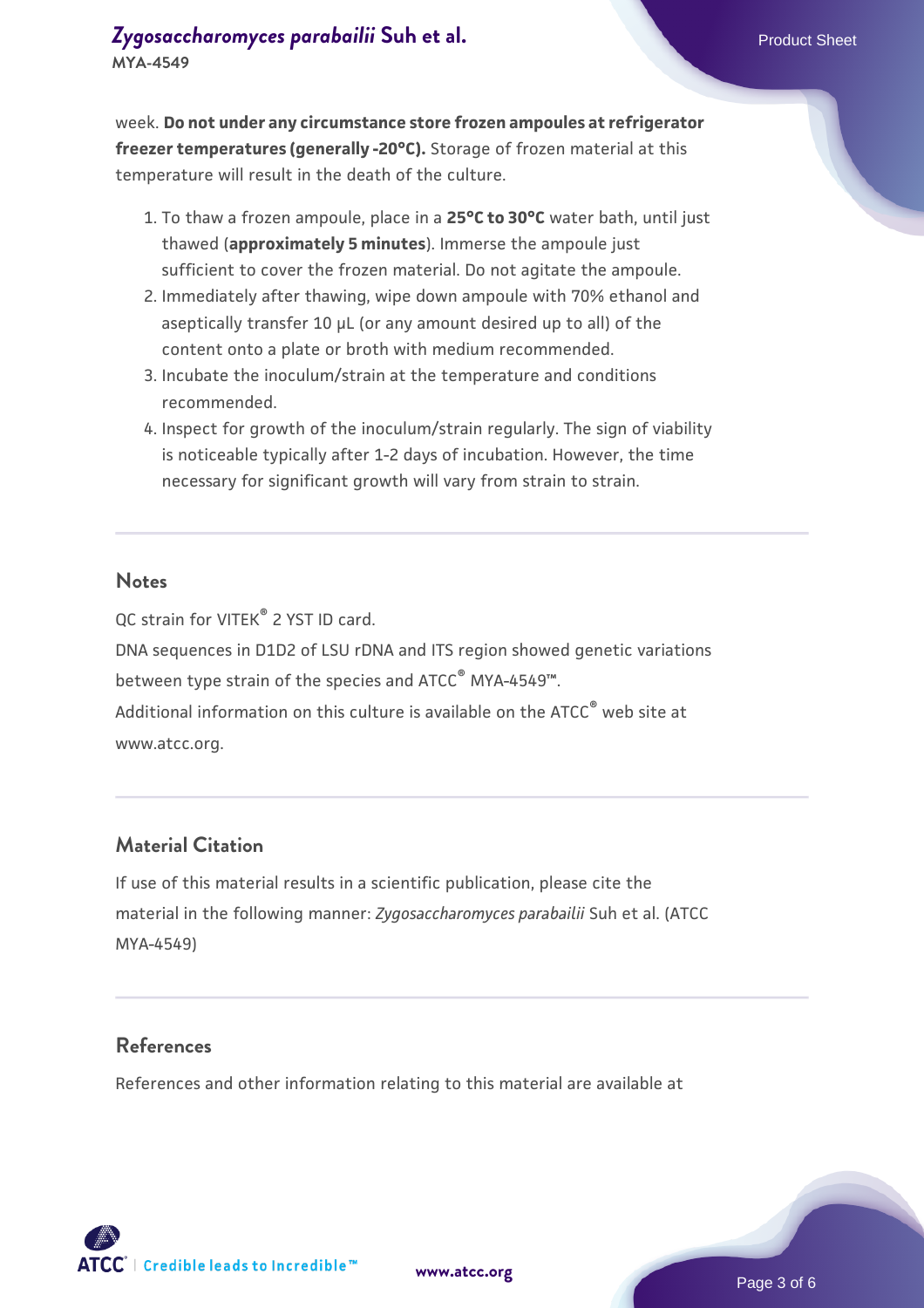#### **[Zygosaccharomyces parabailii](https://www.atcc.org/products/mya-4549) [Suh et al.](https://www.atcc.org/products/mya-4549)** Product Sheet **MYA-4549**

www.atcc.org.

#### **Warranty**

The product is provided 'AS IS' and the viability of ATCC® products is warranted for 30 days from the date of shipment, provided that the customer has stored and handled the product according to the information included on the product information sheet, website, and Certificate of Analysis. For living cultures, ATCC lists the media formulation and reagents that have been found to be effective for the product. While other unspecified media and reagents may also produce satisfactory results, a change in the ATCC and/or depositor-recommended protocols may affect the recovery, growth, and/or function of the product. If an alternative medium formulation or reagent is used, the ATCC warranty for viability is no longer valid. Except as expressly set forth herein, no other warranties of any kind are provided, express or implied, including, but not limited to, any implied warranties of merchantability, fitness for a particular purpose, manufacture according to cGMP standards, typicality, safety, accuracy, and/or noninfringement.

#### **Disclaimers**

This product is intended for laboratory research use only. It is not intended for any animal or human therapeutic use, any human or animal consumption, or any diagnostic use. Any proposed commercial use is prohibited without a license from ATCC.

While ATCC uses reasonable efforts to include accurate and up-to-date information on this product sheet, ATCC makes no warranties or representations as to its accuracy. Citations from scientific literature and patents are provided for informational purposes only. ATCC does not warrant that such information has been confirmed to be accurate or complete and



**[www.atcc.org](http://www.atcc.org)**

Page 4 of 6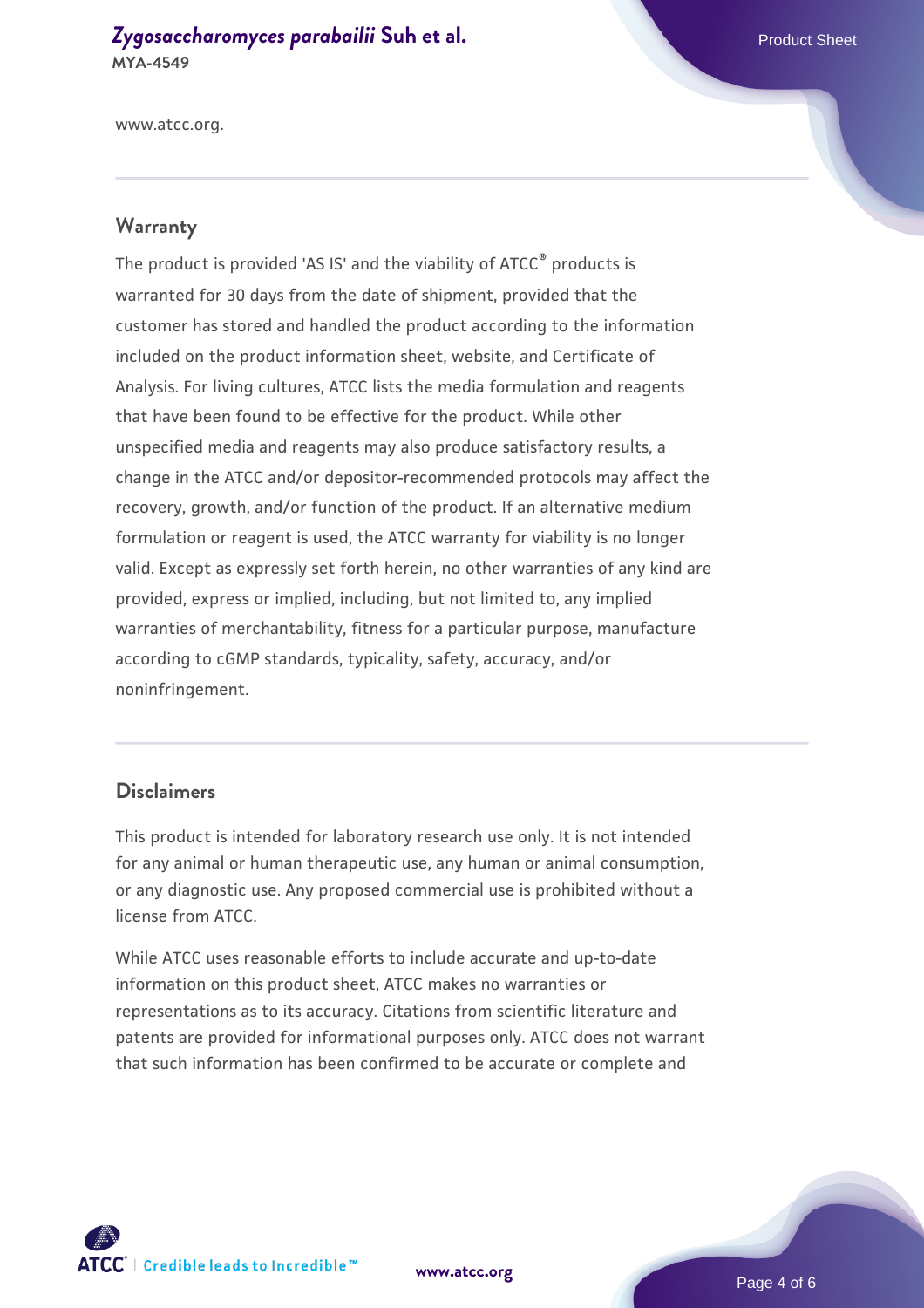the customer bears the sole responsibility of confirming the accuracy and completeness of any such information.

This product is sent on the condition that the customer is responsible for and assumes all risk and responsibility in connection with the receipt, handling, storage, disposal, and use of the ATCC product including without limitation taking all appropriate safety and handling precautions to minimize health or environmental risk. As a condition of receiving the material, the customer agrees that any activity undertaken with the ATCC product and any progeny or modifications will be conducted in compliance with all applicable laws, regulations, and guidelines. This product is provided 'AS IS' with no representations or warranties whatsoever except as expressly set forth herein and in no event shall ATCC, its parents, subsidiaries, directors, officers, agents, employees, assigns, successors, and affiliates be liable for indirect, special, incidental, or consequential damages of any kind in connection with or arising out of the customer's use of the product. While reasonable effort is made to ensure authenticity and reliability of materials on deposit, ATCC is not liable for damages arising from the misidentification or misrepresentation of such materials.

Please see the material transfer agreement (MTA) for further details regarding the use of this product. The MTA is available at www.atcc.org.

#### **Copyright and Trademark Information**

© ATCC 2021. All rights reserved. ATCC is a registered trademark of the American Type Culture Collection.

#### **Revision**

This information on this document was last updated on 2021-05-20

#### **Contact Information**